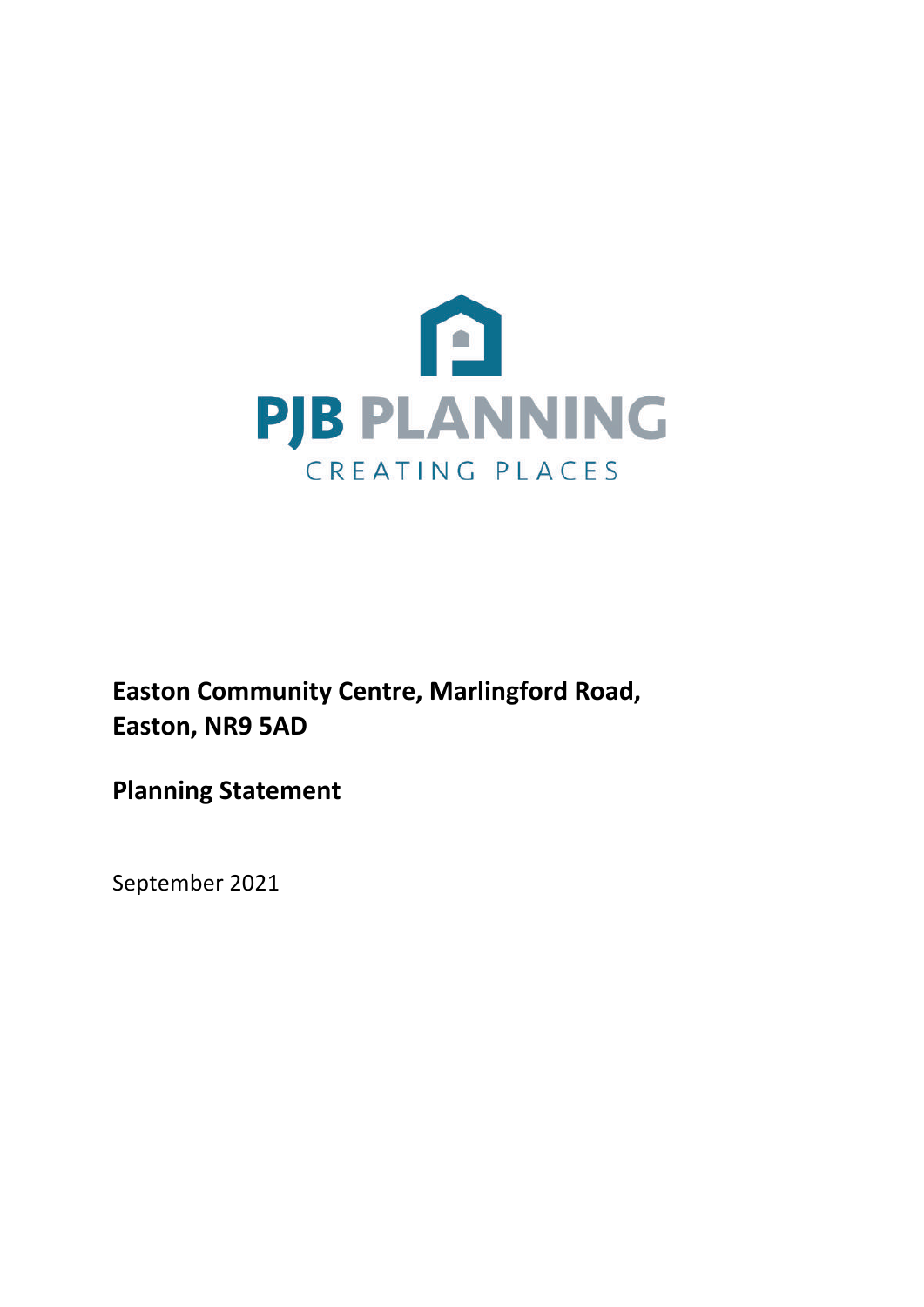

### **1.0 Introduction**

- 1.1 This Planning Statement accompanies an application for all reserved matters approval pursuant to condition 2 of outline planning permission reference 2014/2611 for a proposed new community centre along Marlingford Road, Easton, and has been prepared on behalf of Easton Parish Council.
- 1.2 The application includes the following documents:
	- Planning application form and ownership certificate
	- Location plan
	- Plans
	- Planning Statement
	- Design & Access Statement (including a section on Design Code Compliance)
	- Landscape plan
	- Preliminary Risk Assessment Contamination Report
- 1.3 The Planning Statement provides a description of the proposed development and assesses the proposal against relevant Development Plan policies and other statutory planning guidance. It also reviews the outline planning permission granted for the larger strategic development to the south and east of Easton, which this proposed development falls within.

#### **2.0** Site Context, Surrounding Area and Proposed Development

- 2.1 The application site is located to the east of Marlingford Road to the south side of Easton, a village located to the west of Norwich along the Southern Bypass (A47). To the north of the site is St Peters C of E Primary School; to the west an existing residential cul-de-sac (Buxton Close); to the south is planned open space; and to the east is a play area, additional open space and a new residential development, which is also part of the strategic development site.
- 2.2 The site is currently unusable agricultural land, which is fairly level, with a hedgerow located on the western side of the site along Marlingford Road. The site falls within a larger strategic development area granted outline planning permission in 2016 for 890 new dwellings and including associated village stores, community centre, allotments and public open space. The site for the new community centre is ideally located, as it is within a 12 minute walk distance of the existing village and the majority of the new strategic residential development to be built.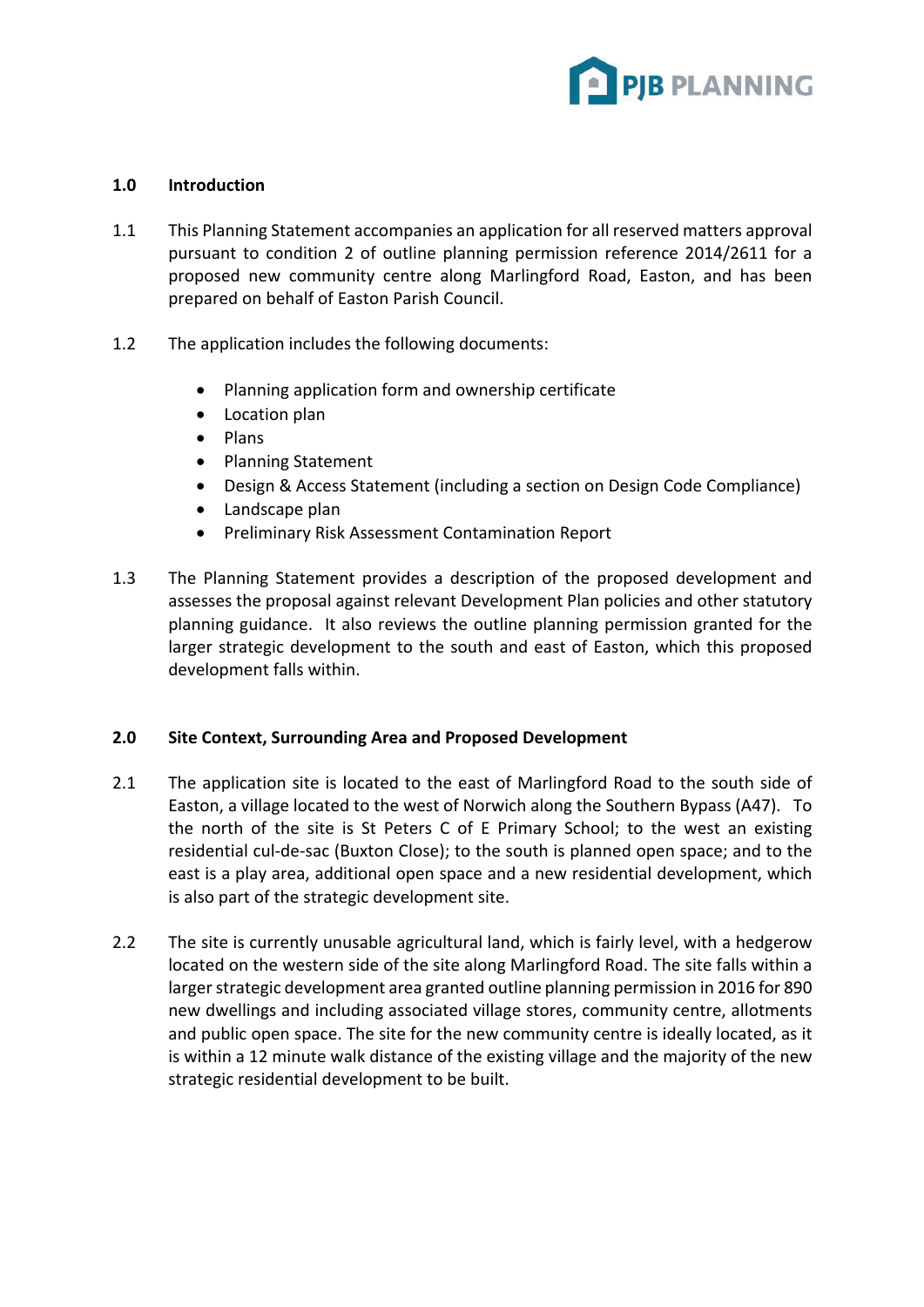

- 2.3 This application proposes a new community centre with an overall gross external area of 565 sq m. The community centre includes a Sports England compliant main sports hall (17.8m x 12.5m); changing rooms; toilets; storage areas; 2 x small office space (11.5 and 18.7 sq m); and events and meeting area with bar and kitchen (144.8 sq m).
- 2.4 The maximum ridge height of the hall to accommodate sports such as badminton, is proposed at 10.25m high, with a lower roof design for the other functions proposed.
- 2.5 Materials to be used for the community centre, include: timber cladding, red-multi brick, anthracite grey windows and doors, and grey standing seam roof, with a traditional/contemporary design.
- 2.6 A parking area is proposed to the south of the proposed centre providing a total of 22 car parking spaces. 3 of the car spaces are for disable users. 2 of the car spaces will have electrical charging points (a charging point is provided for one of the disabled user parking spaces). Cables are also to be included across the car park to allow future electric points to be provided on other spaces. A motor cycle space is provided, and both covered cycle storage (5 spaces) and uncovered cycle rails (11 spaces) are proposed within the site. Bin storage is provided at the eastern end of the car park.

# **3.0 Relevant Planning History**

3.1 The application site falls within a larger strategic development that surrounds the western, southern and eastern sides of the village. There is a large planning history across the strategic site relating to an outline planning permission, reserved matters and discharge of conditions. For the purpose of this application, the most relevant applications are listed as follows:

# *LPA reference 2014/2611 – Outline Planning Permission*

- 3.2 Outline planning permission was granted in 2016 for the erection of 890 dwellings; the creation of a village heart to feature an extended primary school, a new village hall, a retail store and areas of public open space; the relocation and increased capacity of the allotments; and associated infrastructure including public open space and highway works.
- 3.3 Planning condition 3 imposed on the outline permission required development to be carried out in accordance with a number of parameter plans. The approved Land Use Parameter Plan highlighted the provision of a village hall within the central parcel of the development beside an extended area for the primary school, and an area of open space. The image on the following page shows the location of the village hall within the outline planning permission highlighted in red. This parameter plan also identified the site area for the village hall as covering an area of 0.16 ha.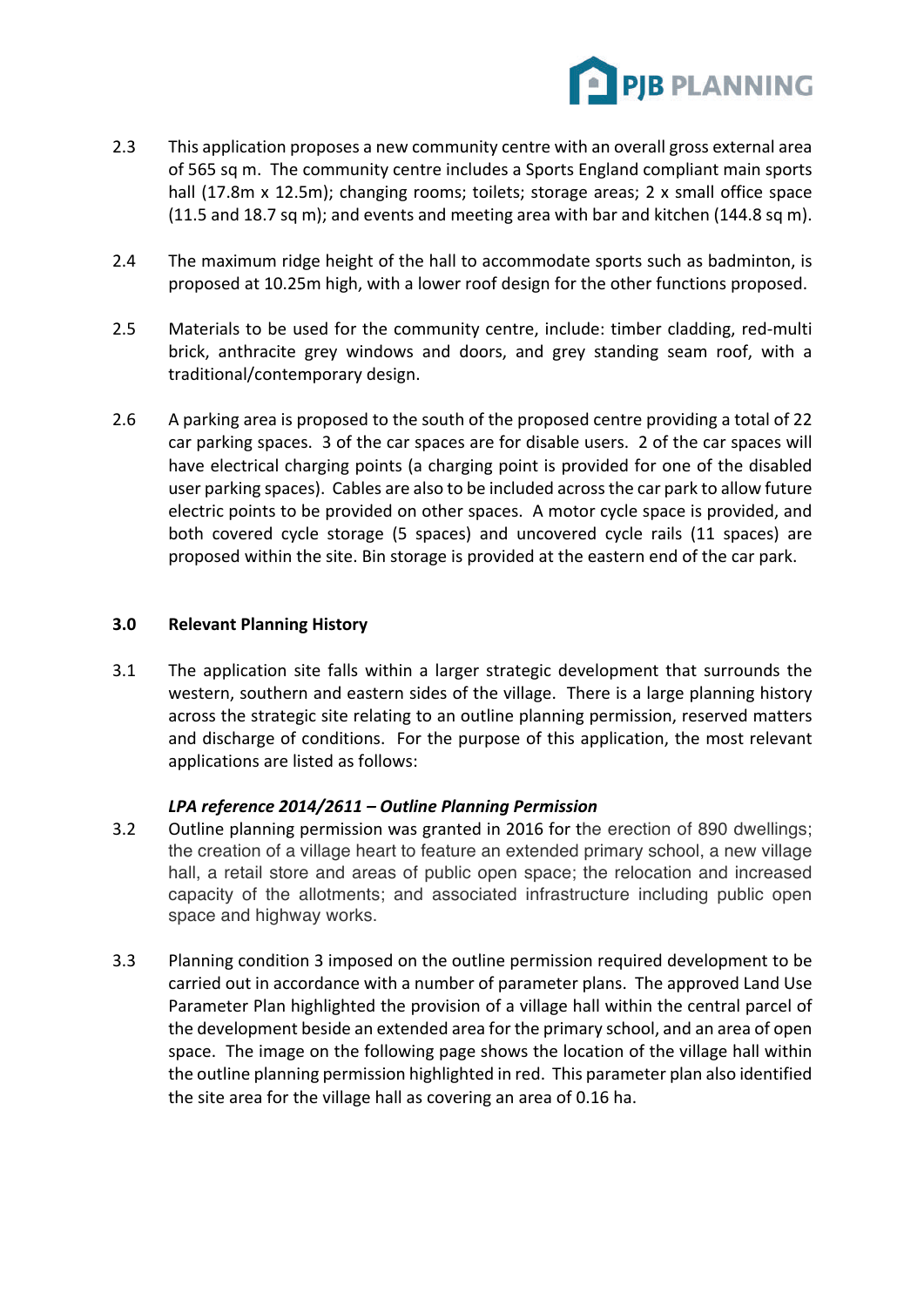



**Approved Land Use Parameter Plan** 

- 3.4 A Section 106 planning obligation was also entered into as part of the outline planning permission in 2016. The forth schedule of the S106 planning obligation dealt with the village centre site provisions, and made specific reference to the 'Village Hall Site'. The definition for the hall required the 0.16 ha of land to be transferred to the nominated body, and that thi hae construction of the village hall would be wholly at the cost of the local authority for use as a community facility for residents of the development and surrounding area.
- 3.5 Within the outline planning application, Sports England were consulted about the application, and this statutory consultee made specific reference to the need to provide a sports hall to accommodate a badminton court, which could be met through the provision of a new sports hall.

## *LPA reference 2019/1963 – Discharge of Condition 3 Design Code*

3.6 Condition 3 of the outline planning permission for the wider strategic site required the submission and approval of a site-wide Design Code. Discharge of condition application 2019/1963 was approved in December 2019. The Design Code sets out more detail about the design requirements and coordination of the whole strategic site.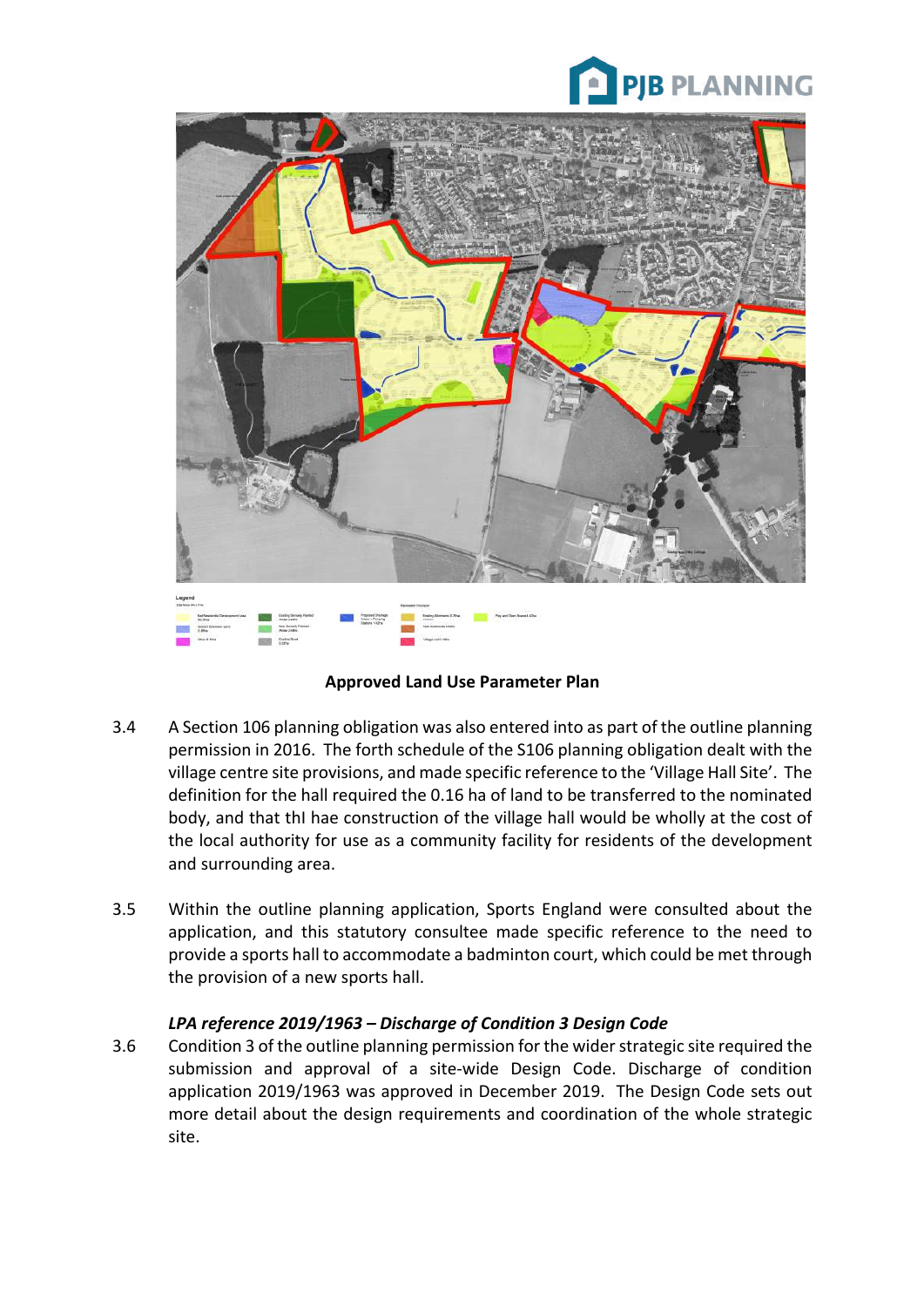

- 3.7 Whilst the Design Code is more focused towards the residential development, highway infrastructure and open spaces, there is reference to the new village hall in terms of its location within Easton Green, as shown in the outline permission, and also provides guidance on the design approach.
- 3.8 Code 5.3 for Easton Green states:

**"The village hall, shop and school extension to be contemporary constructed in** *contemporary materials that reflect/ compliment those proposed for the dwellings."* 

"Gable pitched roof, generally running parallel to the street. Occasional gable end *facing* the street can be used with variation in roof shape and/or pitch to create feature *or for turning corner."*

# *LPA reference 2021/1612 – Reserved matters application for Phase 2*

- 3.9 A reserved matters application was submitted in July 2021 for the development of Phase 2 of the Strategic Development site for 114 dwellings, open space (Easton Green), sustainable urban drainage systems, landscaping, infrastructure and earthworks (LPA reference 2021/1612). This includes the parcel of land adjoining the south and eastern boundaries of this village hall application.
- 3.10 This application is currently undetermined, but provides a residential layout of the scheme and Design Code Compliance Statement that take into account the site location and design of this new community centre application.
- 3.11 The Design Code Compliance document for the Phase 2 development shows how that in addition to the residential development proposed and required infrastructure and open space (including a LAP and NEAP) will be provided.
- 3.12 This Compliance Document also provides details of the house types proposed with a contemporary/tradition appearance with grey roof tiles, boarding and window frames, red multi brick and buff bricks, and white render, which this application for the community centre has taken into account.

## **4.0 Planning Policy Context**

- 4.1 The Development Plan for South Norfolk comprises the following:
	- Greater Norwich Development Partnership (GNDP) Joint Core Strategy (adopted 2011, amended 2014).
	- South Norfolk Local Plan, Site Specific Allocations and Policies Document (adopted 2015).
	- South Norfolk Local Plan (adopted 2015).
	- Easton Neighbourhood Plan (formally made part of the Development Plan in 2017).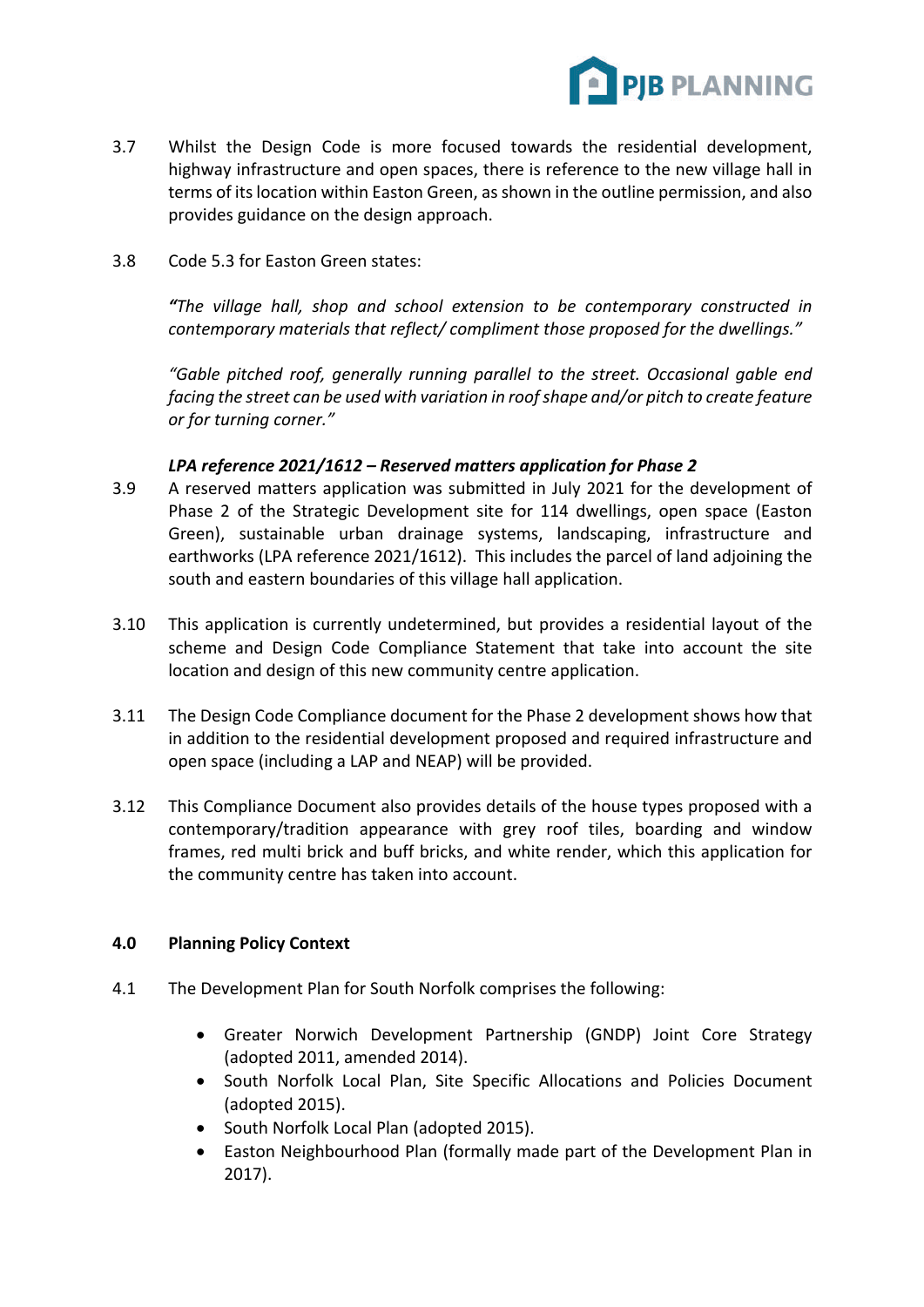

## *Joint Core Strategy*

4.2 Policy 10 of the Joint Core Strategy sets a target of at least 1,000 new homes for the Easton/Costessey area between 1st April 2008 and  $31<sup>st</sup>$  March 2026, and it was also highlighted through the Site Specific Allocation and Policies Document that Easton/Costessey area was a prime location to accommodate part of the 1,800 unit in the Norwich Policy Area that the JCS does not attribute to a particular settlement.

## **Site Specific Allocations and Policies Document**

- 4.3 As a result of this strategic policy direction, Policy EAS 1 within the Site Specific Allocation and Policies Document provides a site allocation for approximately 900 dwellings to the south and east of Easton, with supporting facilities, including a new village centre.
- 4.4 Part 5) of Policy EAS 1 states:

*"Provision of a new village centre in the vicinity of the indicative site shown on the Easton Inset Map, to include a new village hall, village green/focal recreation space,* post office/small scale convenience goods retail opportunity (approx. 250m2 net), shared parking provision with primary school;"

4.5 The Proposals Plan for the Site Specific Allocation and Policies Document identifies the area in yellow for a mix use allocation, including the village hall.



## **Adopted Proposals Plan**

#### *Development Management Policies Document*

4.6 The adopted Development Management Policies Document provides more detailed guidance in relation to the design of the scheme. Relevant policies that apply to this application are: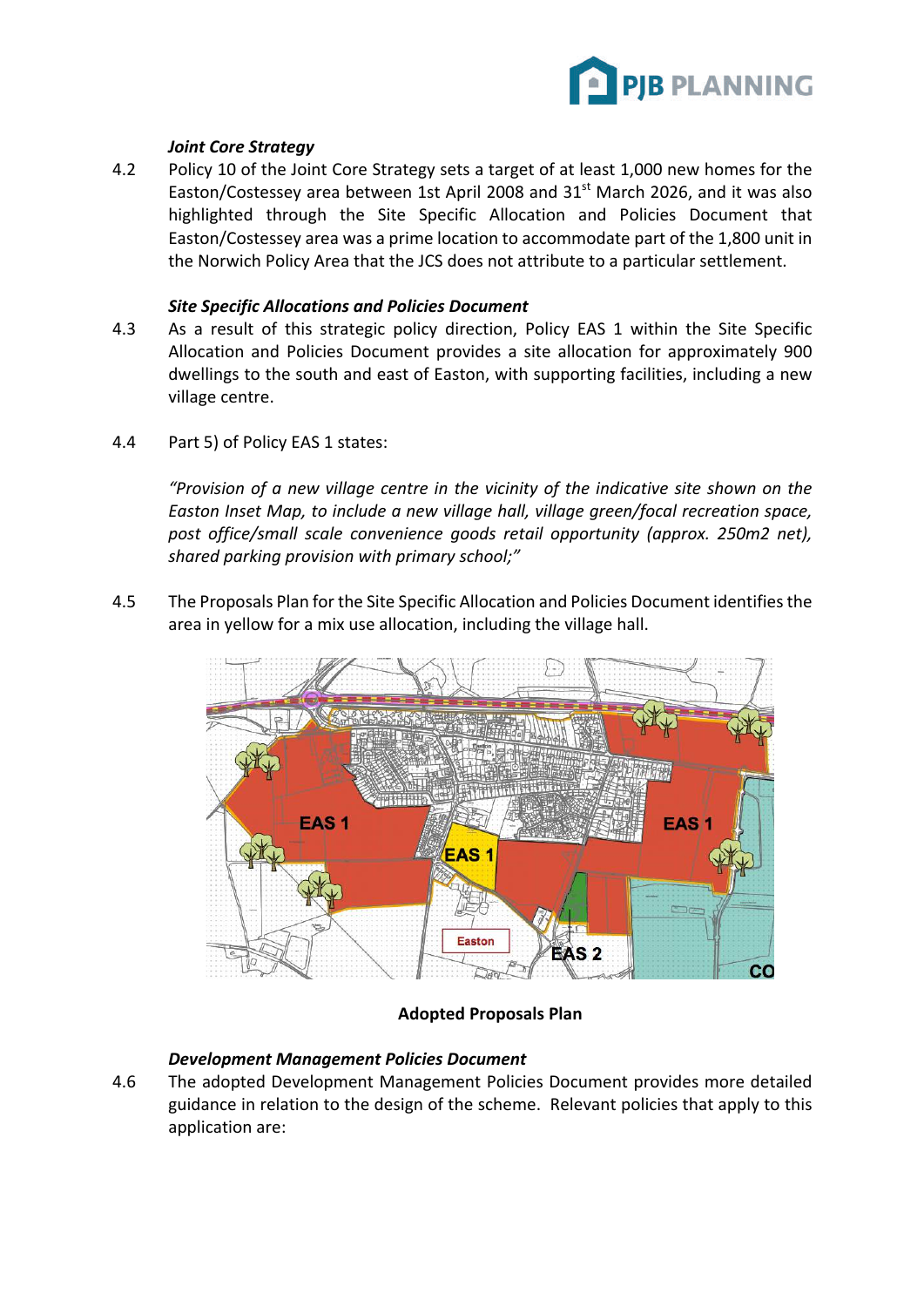

- 4.7 *Policy DM 1.1 Ensuring development management contributed to achieving*  sustainable development in South Norfolk - This policy states that the Council will take a positive approach that reflects the presumption in favour of sustainable development. Part c) of the policies states that planning applications that accord with the policies in the Local Plan and Neighbourhood Plan, will be approved without unnecessary delay, unless other material consideration indicates otherwise. Part e) states that the Council will give significant weight to supplementary guidance and community led plans where they are relevant.
- 4.8 Policy DM 1.2 Requirement for infrastructure through planning obligations Part 2) of this policy requires infrastructure to be secured through planning obligations, and that they should deliver open space, play space or other facilities (or a contribution) required directly to serve the development and contribute to local community facilities.
- 4.9 Policy DM 1.3 Sustainable location of development Part 1) of this policy requires all new development should be located, so that it has a positive contribution to sustainable development within the District, and development should be directed to Allocated Sites within the Local Plan.
- 4.10 *Policy DM 1.4 Environmental Quality and local distinctiveness* This policy seeks to ensure that high quality and positive environmental improvements are achieved in all developments. The policy also seeks to achieve a net environmental improvement, and where opportunities exist to provide a positive contribution to local character and distinctiveness. It also seeks to enhance biodiversity net gain for nature.
- 4.11 *Policy DM 3.8 Design Principles* This policy seeks to achieve high quality development that respects adjoining structures, spaces, routes and local landscape.
- 4.12 *Policy DM 3.11 Road Safety and the free flow of traffic* Policy DM 3.11 seeks to ensure developments will not endanger highway safety or the satisfactory functioning of the highway network.
- 4.13 *Policy DM 3.12 Provision of vehicle parking* This policy refers to the need to comply with the Council's parking standards, which is provided by the Norfolk Parking Standards 2007. For village halls, the requirement is 1 car space per 30 sq m of gross floor area, including a bus/coach drop-off and pick-up point. 6% of the parking spaces should be designed for disabled users. For cycle parking, 1 visitor space per 35 sq m, and 1 space per 4 staff.
- 4.14 *Policy DM 3.13 Amenity, noise and quality* Policy DM 3.13 requires developments to ensure a reasonable standard of amenity is maintained in relation to privacy, outlook, light, and noise and other environmental pollution.
- 4.15 *Policy DM 3.16 Improving the level of local community facilities* This policy highlights the new community facilities and services will be permitted within development boundaries.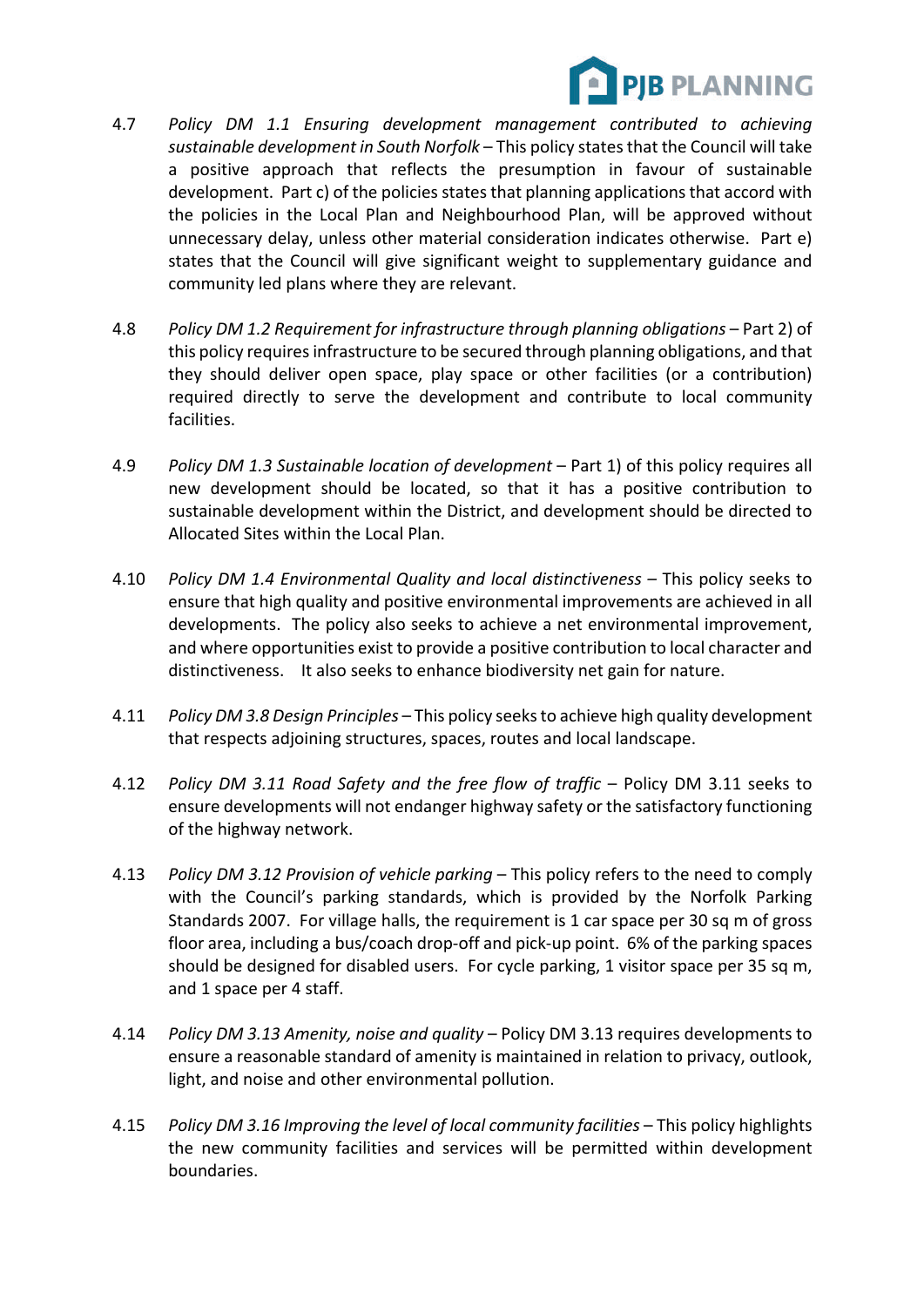

- 4.16 *Policy DM 4.2 Sustainable drainage and water management* This policy sets out the requirement to provide sustainable drainage measures that are fully integrated within the design. The policy also sets out drainage technical requirements to be applied to developments.
- 4.17 *Policy DM 4.3 Facilities for the collection of recycling and waste* This policy requires all new developments to provide sufficient facilities to simply store and dispose of their recycling and waste, and is well integrated into the design of the scheme.

## *Easton Neighbourhood Plan*

- 4.18 The Easton Neighbourhood Plan was formally made part of the Development Plan in September 2017 and provides further policy guidance in relation to the development of site allocation EAS1.
- 4.19 Theme 3 of the Neighbourhood Plan refers to provision of Community Facilities and Policy 11 of the Plan sets out the requirement to provide a new village hall with associated parking to prevent pavement parking and other road safety issues. It also highlights the requirement to provide a suitable multi-use indoor activity facility, all of which must be with easy access from all parts of Easton.

# *New Greater Norwich Local Plan*

- 4.20 The Council is currently working on a new Greater Norwich Local Plan, which is going through an Examination in Public. The target date for the adoption of the new Local Plan is September 2022.
- 4.21 It should be noted that new Local Plan includes a similar Policy EAS1, which seeks to accommodate approximately 1,044 homes across the strategic allocation. The requirement to provide a new village hall remains one of the highlighted enhanced facilities within the policy.

## *NPPF 2021*

- 4.22 The development has also been designed, taking into account planning guidance contained within the NPPF 2021.
- 4.23 Throughout the NPPF there is a requirement to achieve sustainable development, that meets the following three objectives set out within paragraph 8:
	- a) an economic objective  $-$  to help building a strong, responsive and competitive economy.
	- b) a social objective  $-$  to support strong, vibrant and healthy communities, providing accessible services to reflect current and future needs and support communities' health, social and cultural well-being.
	- c) an environmental objective to protect and enhance natural and built environments.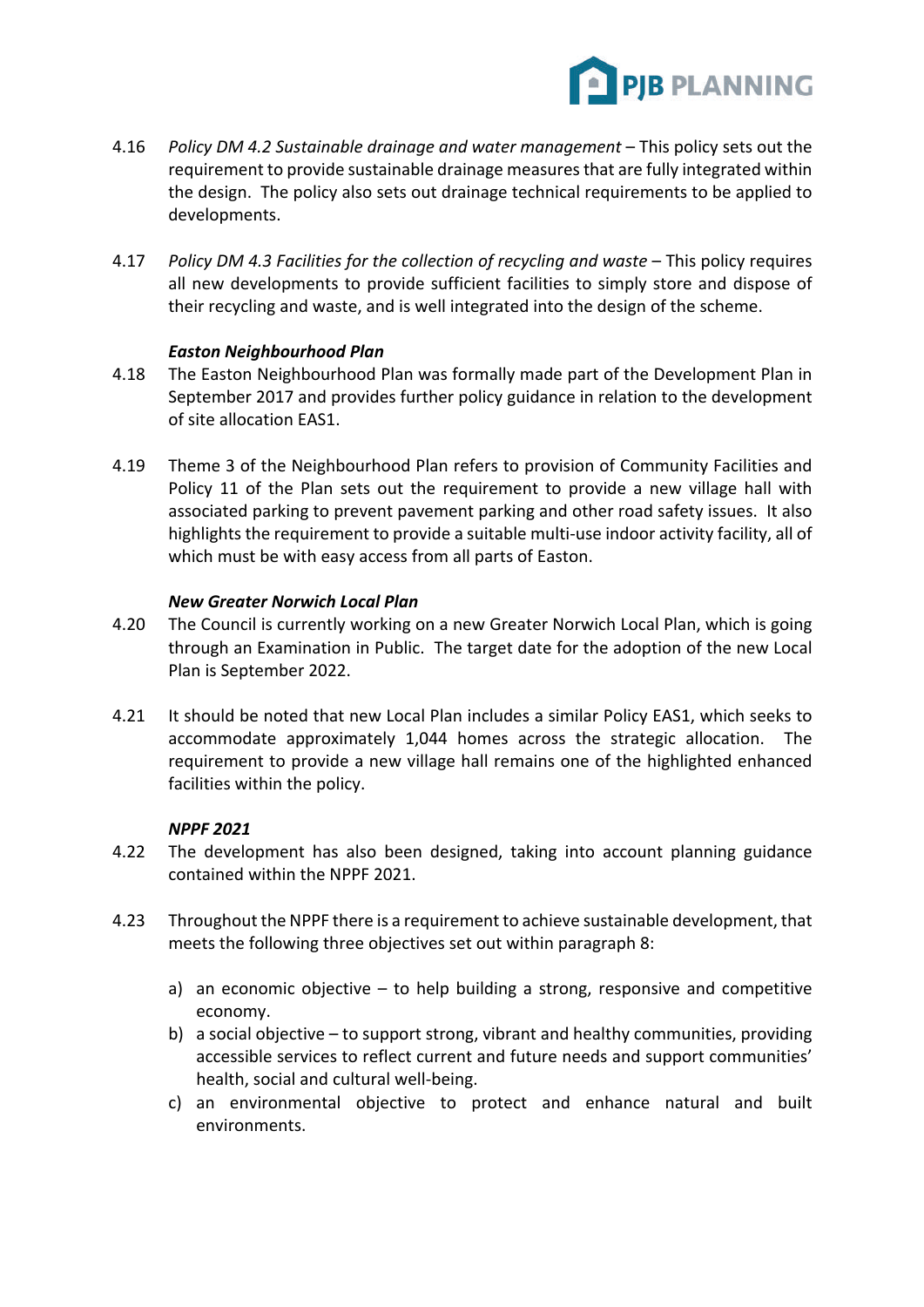

- 4.24 In support of this approach in a positive way, paragraph 10 states that there is a presumption in favour of sustainable development. In terms of decision making, this means approving development proposals that accord with an up-to-date development plan without delay.
- 4.25 Section 8 of the NPPF sets out national guidance towards "Promoting healthy and safe communities". Paragraph 93 specifically refers to the provision of new social, recreational and cultural facilities, stating that decisions should:
	- *a*) plan positively for the provision and use of shared spaces, community facilities *(such as local shops, meeting places, sports venues, open space, cultural buildings, public* houses and places of worship) and other local services to enhance the sustainability of communities and residential environments;
	- b) take into account and support the delivery of local strategies to improve health, social and cultural well-being for all sections of the community;
	- *c*) *guard against the unnecessary loss of valued facilities and services, particularly* where this would reduce the community's ability to meet its day-to-day needs;
	- *d)* ensure that established shops, facilities and services are able to develop and modernise, and are retained for the benefit of the community; and
	- *e*) ensure an integrated approach to considering the location of housing, economic *uses and community facilities and services.*
- 4.26 Design guidance is provided by Section 12 of the NPPF and paragraph 130 states:

*Planning policies and decisions should ensure that developments:* 

- *a*) will function well and add to the overall quality of the area, not just for the short term but over the lifetime of the development;
- b) are visually attractive as a result of good architecture, layout and appropriate and *effective landscaping;*
- *c*) are sympathetic to local character and history, including the surrounding built environment and landscape setting, while not preventing or discouraging *appropriate innovation or change (such as increased densities);*
- *d)* establish or maintain a strong sense of place, using the arrangement of streets, spaces, building types and materials to create attractive, welcoming and distinctive places to live, work and visit;
- *e*) *optimise* the potential of the site to accommodate and sustain an appropriate *amount and mix of development (including green and other public space) and* support local facilities and transport networks; and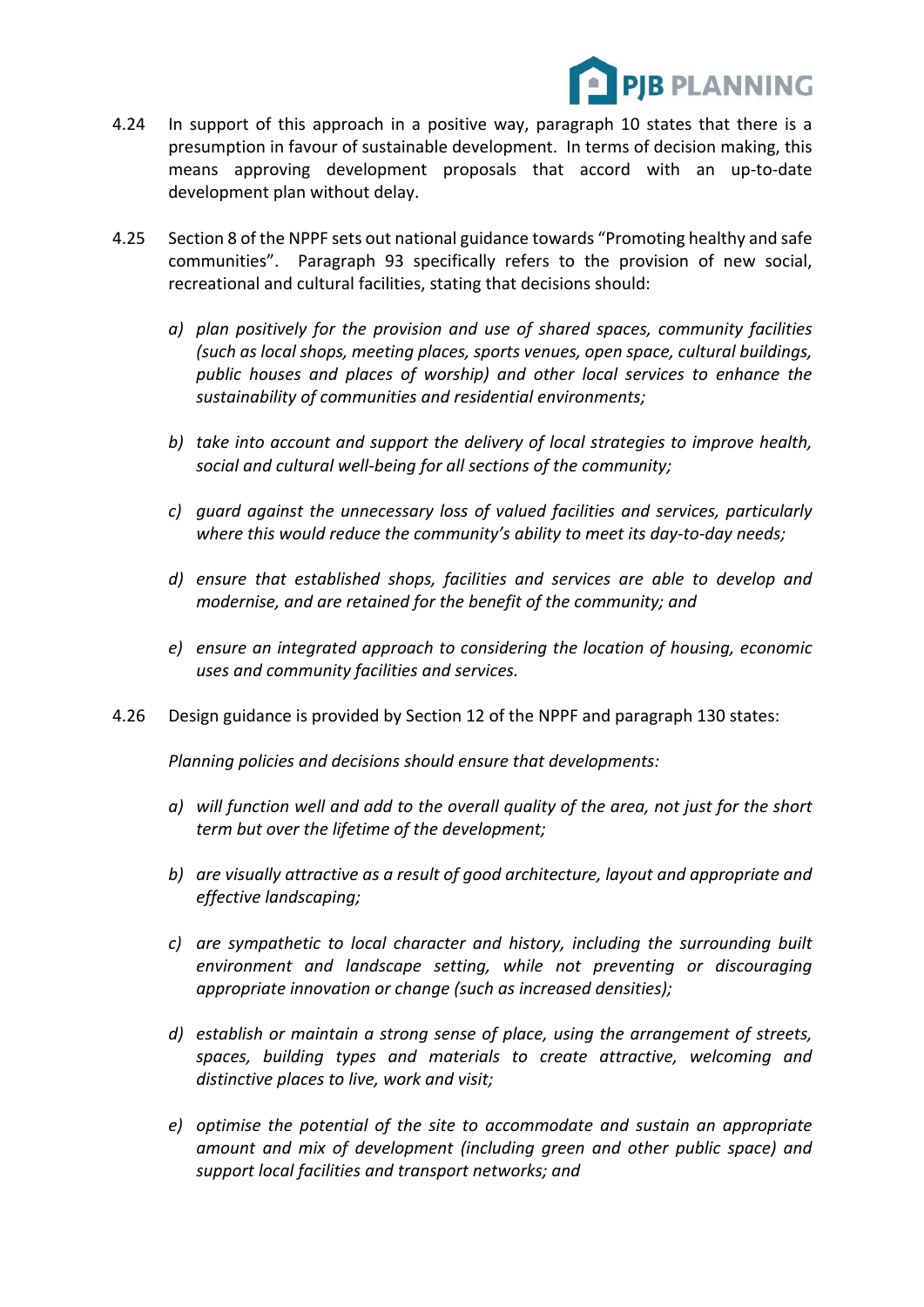

f) create places that are safe, inclusive and accessible and which promote health and well-being, with a high standard of amenity for existing and future users; and where crime and disorder, and the fear of crime, do not undermine the quality of *life* or community cohesion and resilience.

### **Other planning quidance documents**

- 4.27 Other planning guidance documents that have been referred to in the Design & Access Statement include:
	- South Norfolk Place-Making Guide SPD
	- National Design Guide
	- Sport England Design Guidance

### **5.0 Planning Considerations**

### **Principle of development**

- 5.1 Policy EAS 1 within both the adopted Site Specific Allocation and Policies Document and emerging Local Plan set out the development requirements to be delivered through the planning application process. Within the centre of the development to the south of the primary school, Policy EAS 1 identifies an area of mixed use land, including a village centre and a new village hall. The policy also requires the provision of a focal recreational space.
- 5.2 Outline planning permission was granted in 2016 for a strategic development to the south and east of Easton, and included a community centre to the south of the primary school. The approved parameter plans and S106 planning obligation attached to the outline planning permission, set out the location of the new community centre and require an area of 0.16 hectares to accommodate the centre and associated parking. The outline planning permission and S106 planning obligation also require 0.84 hectares of land to be provided for the primary school extend site area.
- 5.3 Reserved matters application reference 2021/1612 for the Phase 2 development to the east and which is currently being considered by the Council, shows how the 0.16 hectares for the new village hall and 0.84 hectares extended primary school area are accommodated with the Phase 2 proposals.
- 5.4 This therefore demonstrates how the principle of this application for the new community centre complies with adopted and emerging Local Plan policies and ensures a focal community facility will be delivered in a highly sustainable location that was planned through the outline planning permission.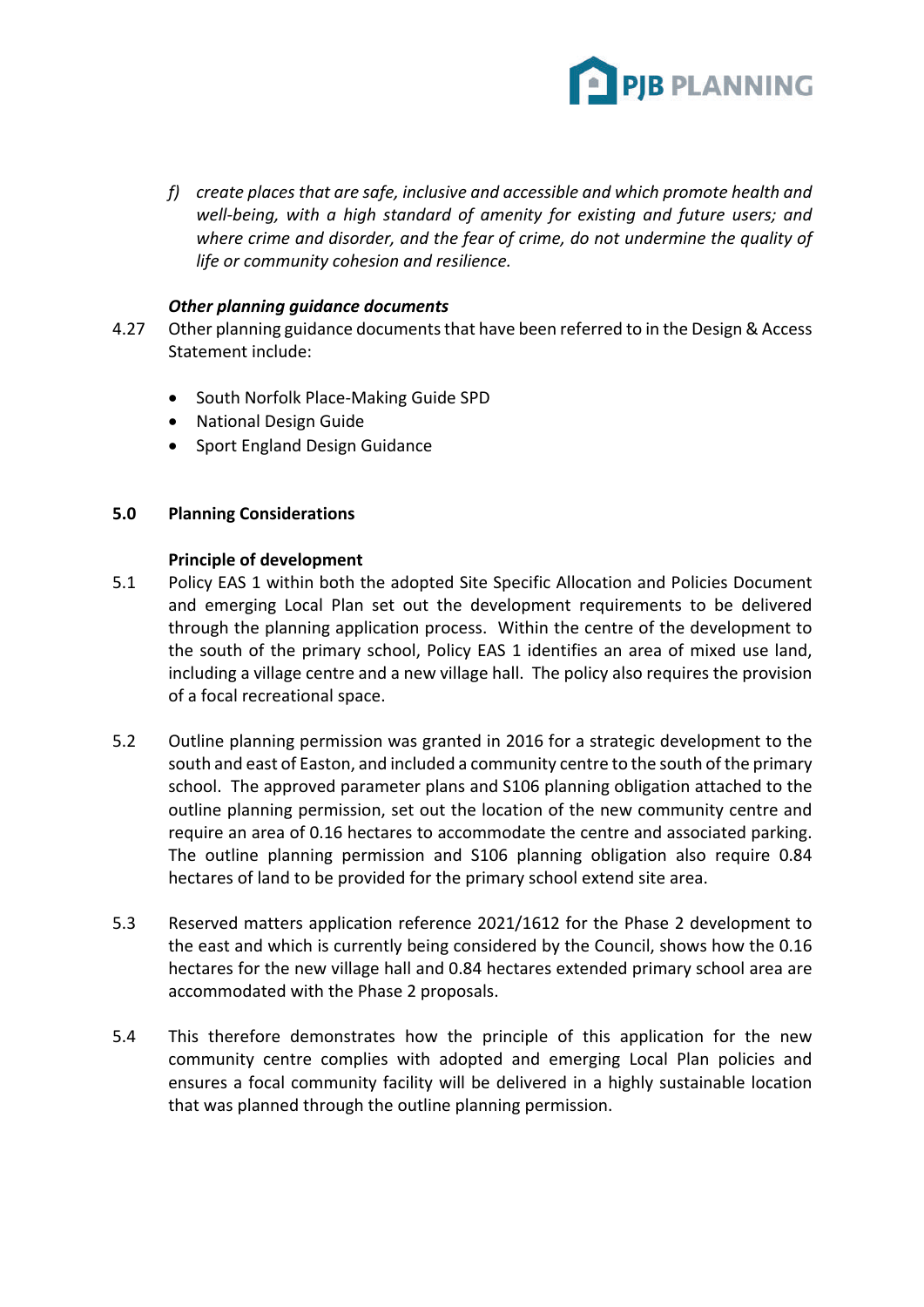

### **Design and specification**

- 5.5 The new community centre has been designed to meet the aspirations of the Parish Council and what was envisaged through the Neighbourhood Plan process, which involved engagement with local residents. The proposed community centre, including an indoor recreation facility, therefore meets the requirements of Policy 11 of the Neighbourhood Plan.
- 5.6 The size and height of the sports hall has been designed to meet Sport England's standards for a multi-purpose and user groups. The height of this part of the building will allow for badminton and other recreational uses. Changing facilities have also been provided to meet the required standards.
- 5.7 The Design & Access Statement submitted with the application sets out the design approach to the scheme, comprising of a traditional/contemporary appearance, using red brick, timber cladding and roofing material to complement the house designs within Phase 2, but will ensure the building appears as a focal point within the development.
- 5.8 The design approach therefore follows the guidelines set out in Code 5.3 of the approved Design Code for the site, and the high quality approach is also compliant with design guidance contained within the South Norfolk Place-Making Guide SPD, National Design Guide and the NPPF 2021.

#### **Parking and Transport**

- 5.9 The proposed development proposes a total of 22 car parking spaces. This amount of parking complies with the parking standard requirement for village halls within the Norfolk Planning Standards 2007.
- 5.10 The proposed 3 disable parking spaces, represent 14% of the total number of spaces, which provides more than what is required under the parking standards.
- 5.11 Secure cycle parking to be provided complies with the standards, and the central circulation area will allow for a bus/coach drop off and pick-up point within the application site.
- 5.12 The proposed development therefore complies with the parking standards and Policy DM 3.12 of the Adopted Development Management Policies Document.
- 5.13 The vehicular access to the site has been designed to meet highway specification requirements.
- 5.14 The proposals are therefore not considered to have a harmful impact on highway safety and is compliant with Policies DM 3.11 and 3.12 of the Adopted Development Management Policies Document.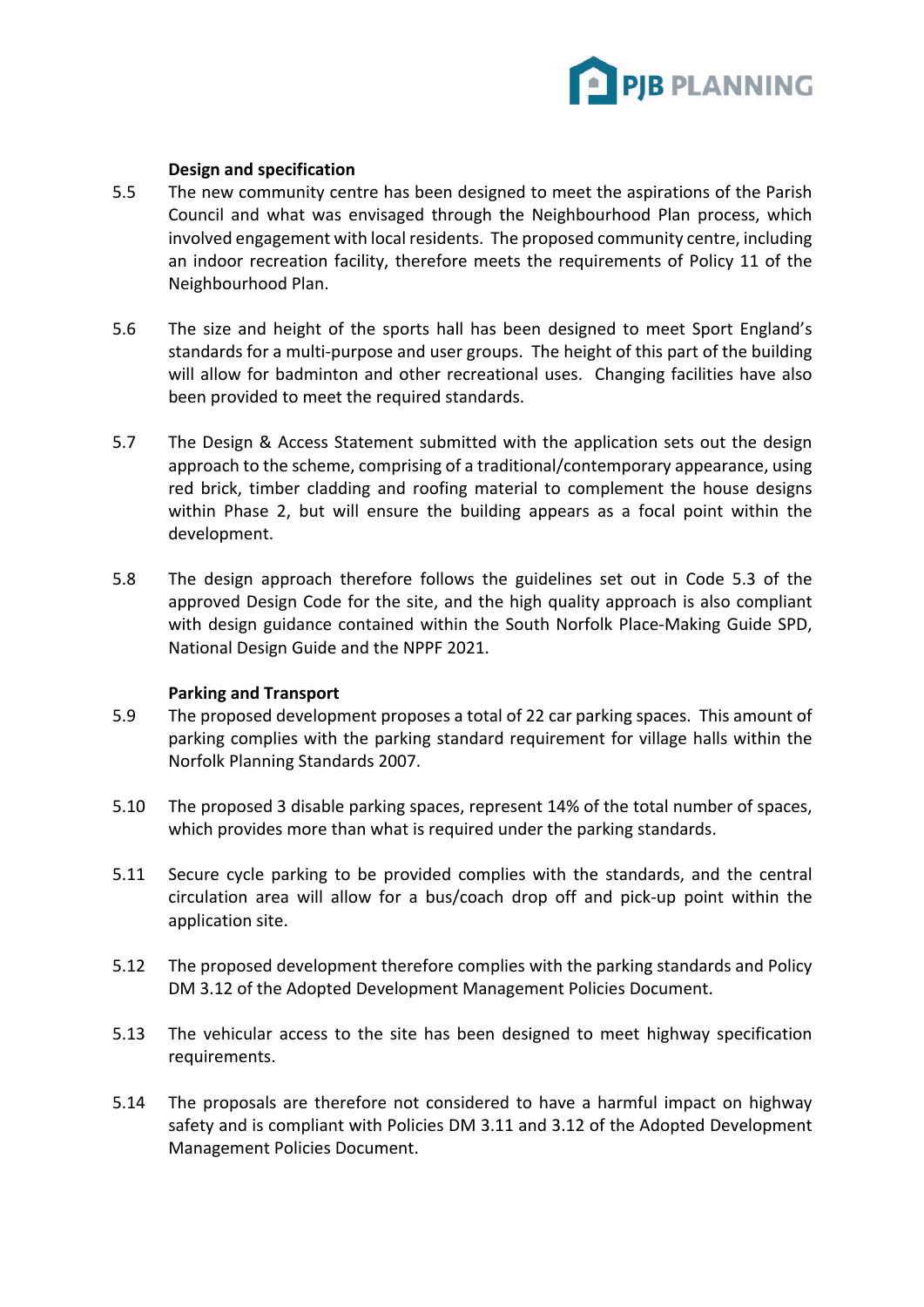

### *Neighbours amenity*

5.15 The nearest properties to the proposed new community centre are the residential properties at Buxton Close. These are considered to be located far enough away from the centre to ensure that the neighbours privacy, outlook and light are not adversely affected by the proposed development. The sports hall and multi-function events and meeting area are located on the eastern side of the building, set further away from the neighbouring properties, and this will ensure that impact of any noise and disturbance will be kept to a minimum. The proposed development therefore complies with Policy DM 3.13 of the Adopted Development Management Policies Document.

### *Other material considerations*

- 5.16 The Design and Access Statement confirms that the design of the community centre will be compliant with the Accessibility regulations within Part M compliance, and that the proposed building will incorporate solar panels, air source heat pump, with individual room controls and restrictors on water fixtures to limit water usage per person.
- 5.17 The proposed development makes provision for refuse storage within the site to the eastern side of the car park, which will be accessible from the highway, compliant with Policy DM 4.3 of the Adopted Development Management Policies Document.
- 5.18 A Preliminary Risk Assessment Contamination Report is included with the planning application, which highlights that contamination is not likely to be present, but due to potential uncertainties, it is recommended that a further ground investigation is recommended, which can be controlled by planning condition.

## **6.0 Community Infrastructure Levy**

6.1 The proposed new community hall falls with the new Use Class F2, previously part of Class D1. Under the Council CIL regulations this non-residential use has a nil CIL charge applied to it.

## **7.0 Conclusion**

7.1 This Planning Statement has set out the planning considerations for the proposed new Easton community centre proposed at Marlingford Road, and found the principle of development to be acceptable. The new centre is proposed within a highly sustainable location and will provide a community facility compliant with adopted Development Plan policies and follows the design requirements of the outline planning permission granted in 2016 and approved design code.